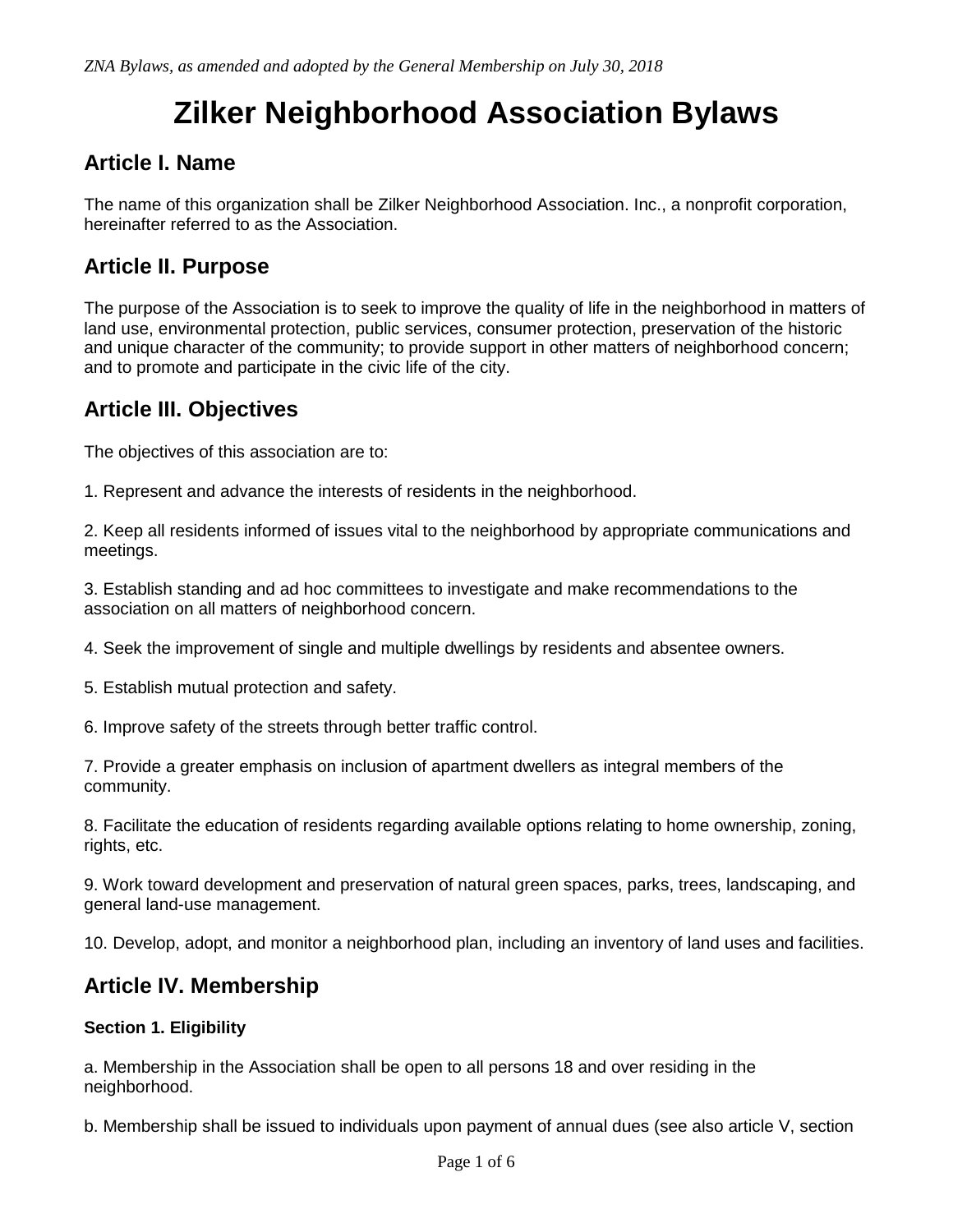3, regarding eligibility to vote).

#### **Section 2. Dues**

a. Membership categories and dues for each category shall be determined by the executive committee. Changes in the basic annual dues shall be presented at the final quarterly meeting of the fiscal year for approval by a majority vote of the membership. The executive committee is empowered to waive or reduce dues for individual residents.

b. All memberships expire at the end of each fiscal year, if dues for the following fiscal year are unpaid. A person whose membership has expired enjoys a one-year grace period during which he/she may pay dues and reinstate membership at any time.

### **Article V. Voting**

#### **Section 1.**

A quorum shall be necessary for the transaction of association business. A quorum is constituted with fifteen or more members in good standing.

#### **Section 2.**

An affirmative vote of more than 50 percent of the members present and voting shall be binding on the Association.

#### **Section 3.**

All members joining after 1 July 2004 will be registered upon receipt of dues and are not eligible to vote for 30 days. A person who reinstates membership during the grace period may vote at the same meeting at which he/she pays reinstatement dues.

### **Article VI. Officers**

#### **Section 1. Executive Officers**

The officers of the Association shall be elected from the active membership and shall be a president, executive vice president, vice president in charge of communications, vice president in charge of social events, vice president in charge of zoning, vice president in charge of parks and the environment, secretary, treasurer, and Austin Neighborhoods Council delegate. These nine elected officers shall constitute the executive committee.

#### **Section 2. Nominations**

Nominations for officers may come from the general membership and must be received by the executive committee no later than one week prior to the fall meeting at which the executive committee will present the slate of nominees for election.

#### **Section 3. Elections**

Officers shall be elected for one-year terms by a simple majority vote of those members present and voting at the fall general meeting. If an office is contested, the election shall be by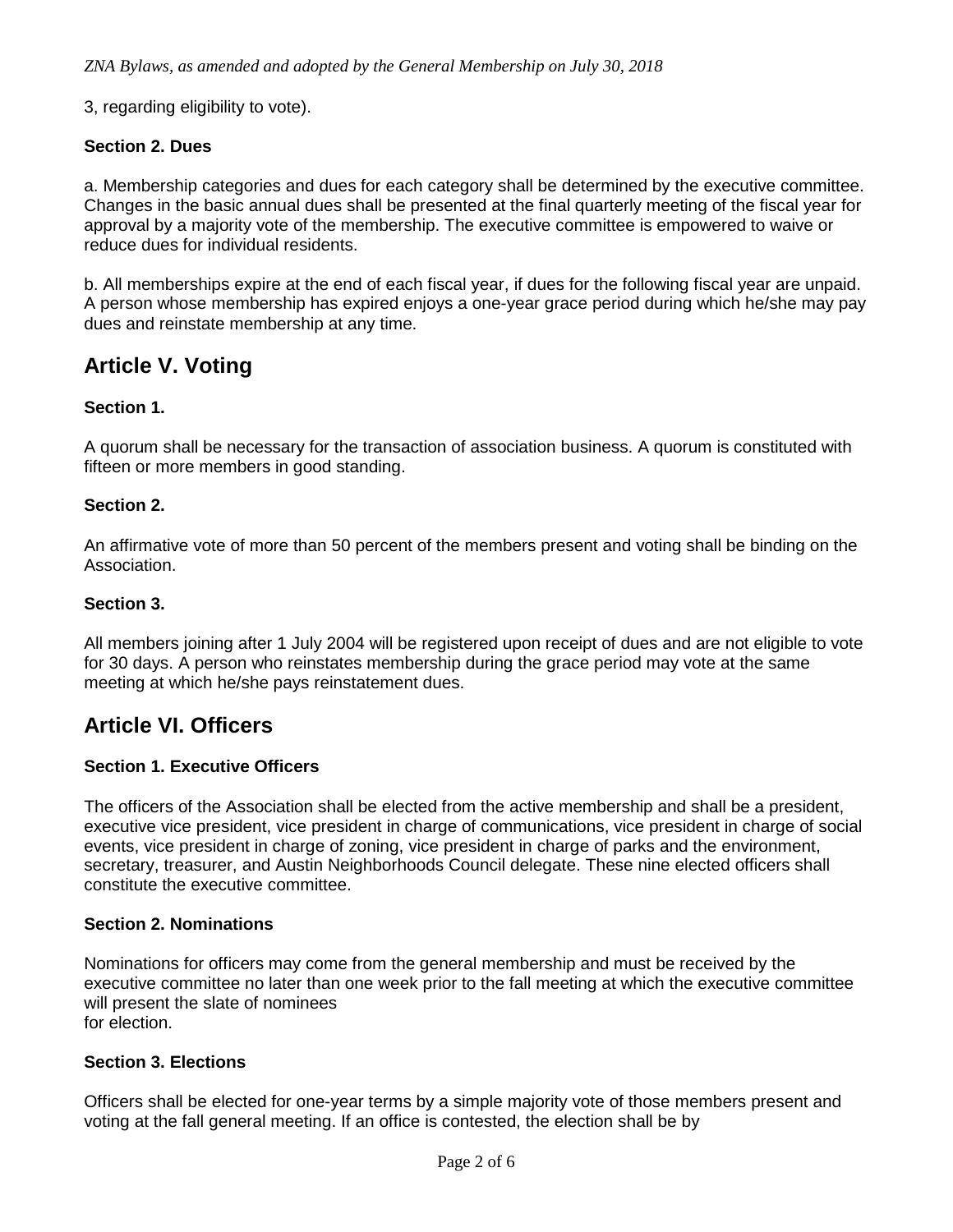secret written ballot. Such ballots shall be cast and counted as the first order of business at the fall meeting. Officers-elect shall be installed at the beginning of the fiscal year.

### **Section 4. Duties of Officers**

The president shall preside at all meetings of the executive committee and the Association and shall be an ex officio member of all committees. The president shall be empowered to speak on behalf of the Association consistent with the objectives and prior resolutions of the Association. The president shall be empowered to sign checks.

The executive vice president shall assist the president as directed and shall fulfill the duties of the president in the president's absence.

The secretary shall be responsible for recording the minutes of each general meeting and executive committee meeting and shall conduct correspondence as directed by the executive committee.

The treasurer shall be responsible for maintaining the financial records of the Association, shall draw and sign checks as needed, and shall present quarterly financial reports.

The vice president in charge of communications shall be responsible for producing the newsletter, which shall give notice of regular meetings to area residents. The content of the newsletter shall be consistent with the purposes of the Association as set out in Article II and shall be subject to approval by the executive committee.

The Austin Neighborhoods Council delegate is authorized to represent the Association and vote at meetings of the Austin Neighborhoods Council and other umbrella groups as determined by the executive committee.

The vice president in charge of social events shall be responsible for organizing the quarterly meetings and other events as determined by the executive committee.

The vice president in charge of zoning shall chair the Zoning Committee and shall present a quarterly report of the committee to the Association.

The vice president in charge of parks and the environment shall chair the Parks and Environment Committtee and shall present a quarterly report of the committee to the Association.

#### **Section 5. Removal from Office**

Any officer may be removed from office for cause at any meeting by two-thirds of the membership present and voting, providing that notice has been furnished to the membership at least two weeks prior to said meeting. Any officer may be removed from office for cause by two-thirds of the executive committee.

#### **Section 6. Replacement of Officers**

When necessary, vacant offices may be filled at any meeting by the executive committee for the unexpired portion of the term.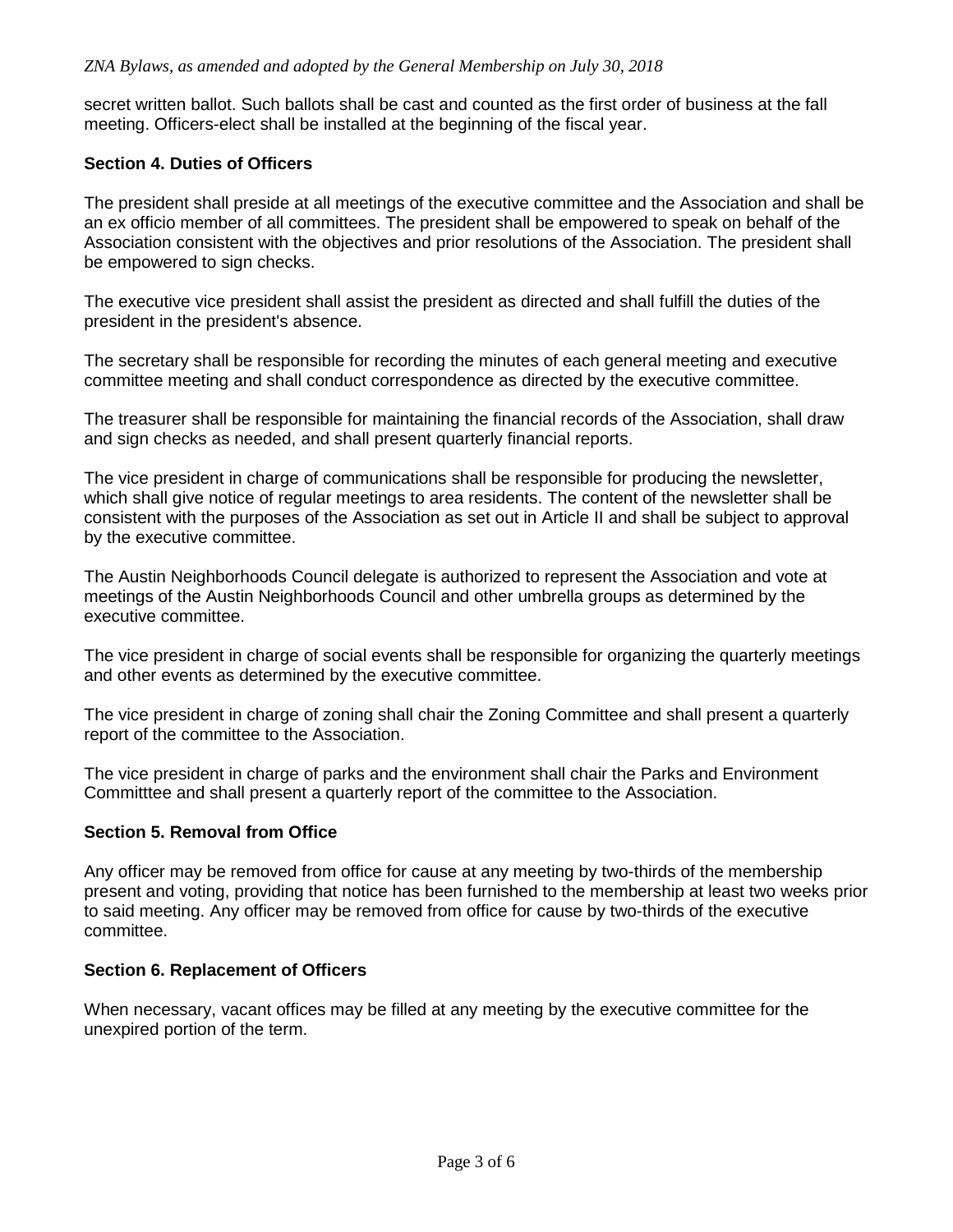# **Article VII. Meetings and Organization**

### **Section 1. Regular Meetings**

Meetings of the general membership of the Association shall be held once each quarter as set by the executive committee.

### **Section 2. Special Meetings**

Special meetings may be called by the executive committee. A special meeting may also be called by a petition signed by 25 members. The agenda of a meeting called by petition shall be limited to the specific items listed in the petition.

#### **Section 3. Fiscal Year**

The fiscal year of the Association shall run from January 1 to December 31.

### **Article VIII. Committees**

#### **Section 1. Executive Powers**

The executive committee shall transact necessary business in the intervals between regular meetings and such other business as may be referred to it by the Association, and shall appoint all committees and approve the work of such committees.

#### **Section 2. Executive Committee**

The executive committee shall consist of the nine officers. The president serves as presiding officer. This committee shall conduct all business of the Association as required and shall meet upon the call of the president or upon the call of three committee members. Meetings of the executive committee shall be open to interested members of the Association.

#### **Section 3. Standing Committees**

The following standing committees shall be established:

a. Zoning Committee – The vice president in charge of zoning shall preside as chairperson. Members of the Committee shall be appointed by the Executive Committee. This committee shall review zoning, code enforcement, and other land use cases and issues with respect to the purposes and objectives of the Association, and make recommendations to the executive committee.

b. Parks and Environment Committee – The vice president in charge of parks and the environment shall preside as chairperson. Members of the Committee shall be appointed by the Executive Committee. This committee shall review planning for parklands, management of events in City parks, and policies regarding tree protection and other environmental matters with respect to the purposes and objectives of the Association, and make recommendations to the executive committee.

#### **Section 4. Ad Hoc Committees**

Ad hoc committees may be created by the President as necessary. The President shall define the purpose and duties of each committee and appoint the chairperson and members.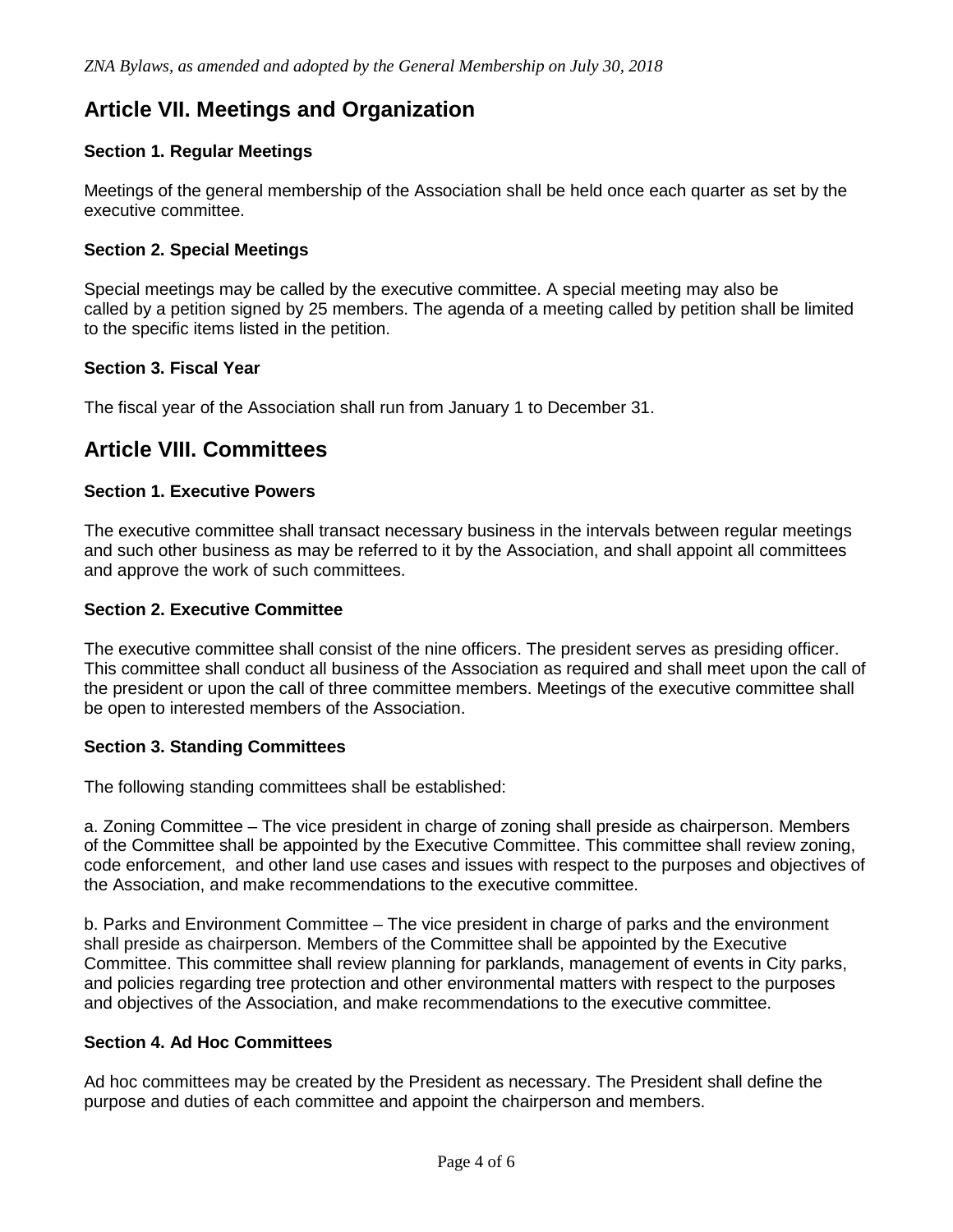# **Article IX. Parliamentary Authority**

When not inconsistent with these bylaws, Robert's Rules of Order Newly Revised shall be the parliamentary authority for all matters of procedure. These rules may be suspended at any meeting by a majority vote.

# **Article X. Prohibition**

The identity of Association members shall be confidential and may not be released without permission of the members concerned.

## **Article XI. Special Provisions**

### **Section 1.**

These amended bylaws shall become effective immediately upon approval provided that they are approved in accordance with Article XII.

### **Section 2.**

Other provisions of these bylaws notwithstanding: upon approval of these amended bylaws and until the next election of officers, the existing officers and committee chairpersons shall retain their current positions except that the first vice president shall become the executive vice president, the second vice president shall become the ANC representative, the newsletter editor shall become the vice president in charge of communications, the social chair shall become the vice president in charge of social events, the zoning chair shall become the vice president in charge of zoning, and the parks and environment chair shall become the vice president in charge of parks and the environment.

### **Article XII. Amendment of Bylaws**

These bylaws may be amended at any regular meeting by a two-thirds vote of the members constituting a quorum provided that the amendment has been submitted in writing to the membership at the previous meeting.

### **Article XIII. Neighborhood Boundaries**

#### **Section 1.**

The neighborhood shall include the property within the boundaries as shown in the map at Exhibit A. Residents on both sides of boundary streets are eligible for membership. [Note: Exhibit A is a new digital version of the previous Exhibit A but the boundaries have not changed.]

#### **Section 2.**

The executive committee shall negotiate boundary disputes with neighboring associations.